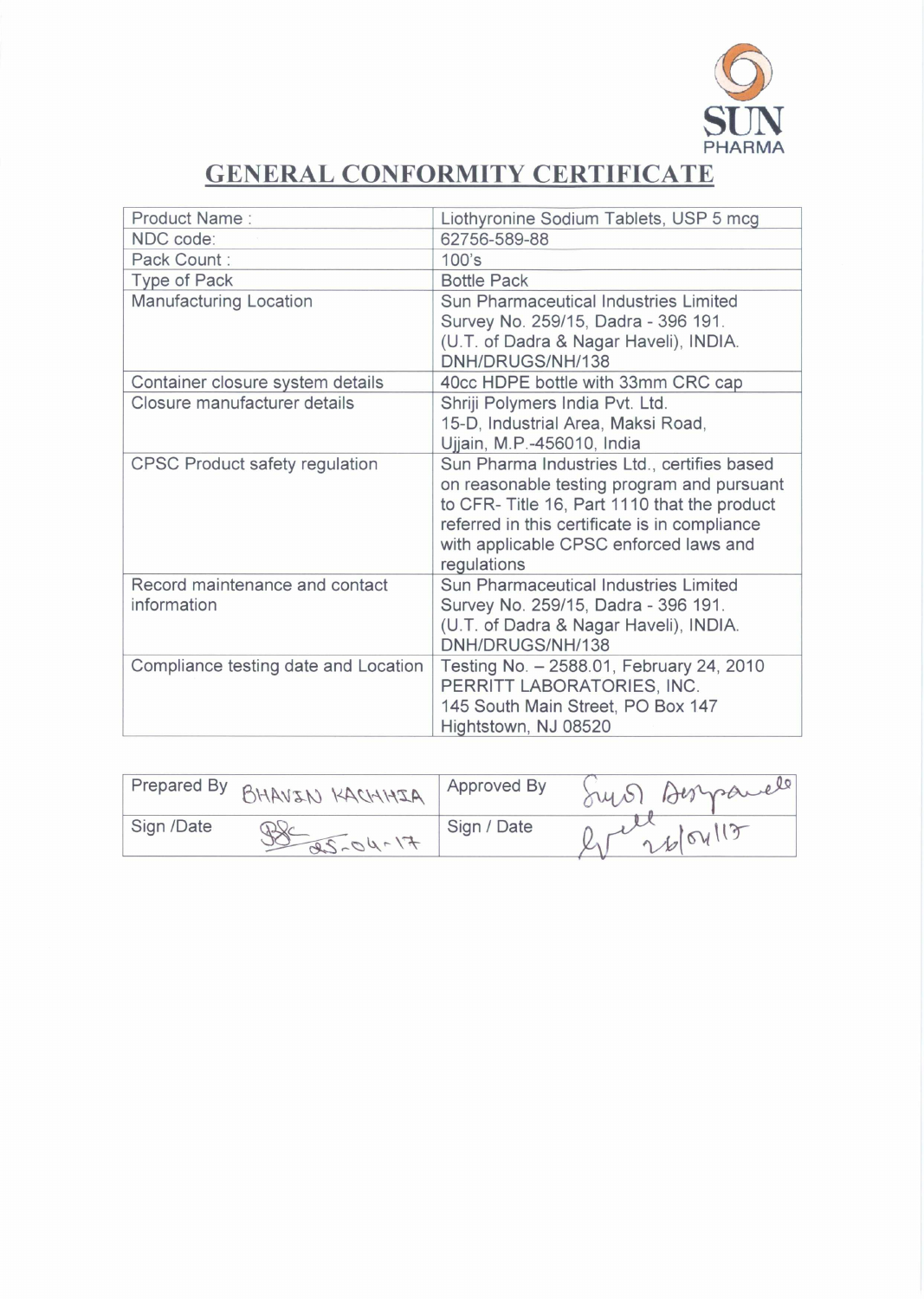

## **GENERAL CONFORMITY CERTIFICATE**

| Product Name:                                 | Liothyronine Sodium Tablets, USP 25 mcg                                                                                                                                                                                                            |
|-----------------------------------------------|----------------------------------------------------------------------------------------------------------------------------------------------------------------------------------------------------------------------------------------------------|
| NDC code:                                     | 62756-590-88                                                                                                                                                                                                                                       |
| Pack Count:                                   | 100's                                                                                                                                                                                                                                              |
| Type of Pack                                  | <b>Bottle Pack</b>                                                                                                                                                                                                                                 |
| <b>Manufacturing Location</b>                 | Sun Pharmaceutical Industries Limited<br>Survey No. 259/15, Dadra - 396 191.<br>(U.T. of Dadra & Nagar Haveli), INDIA.<br>DNH/DRUGS/NH/138                                                                                                         |
| Container closure system details              | 40cc HDPE bottle with 33mm CRC cap                                                                                                                                                                                                                 |
| Closure manufacturer details                  | Shriji Polymers India Pvt. Ltd.<br>15-D, Industrial Area, Maksi Road,<br>Ujjain, M.P.-456010, India                                                                                                                                                |
| <b>CPSC Product safety regulation</b>         | Sun Pharma Industries Ltd., certifies based<br>on reasonable testing program and pursuant<br>to CFR-Title 16, Part 1110 that the product<br>referred in this certificate is in compliance<br>with applicable CPSC enforced laws and<br>regulations |
| Record maintenance and contact<br>information | Sun Pharmaceutical Industries Limited<br>Survey No. 259/15, Dadra - 396 191.<br>(U.T. of Dadra & Nagar Haveli), INDIA.<br>DNH/DRUGS/NH/138                                                                                                         |
| Compliance testing date and Location          | Testing No. - 2588.01, February 24, 2010<br>PERRITT LABORATORIES, INC.<br>145 South Main Street, PO Box 147<br>Hightstown, NJ 08520                                                                                                                |

|            |            | Prepared By BHAVIN KACHINIA Approved By | our Burnard |
|------------|------------|-----------------------------------------|-------------|
| Sign /Date | $51-100-7$ | Sign / Date                             | 00<br>6(    |